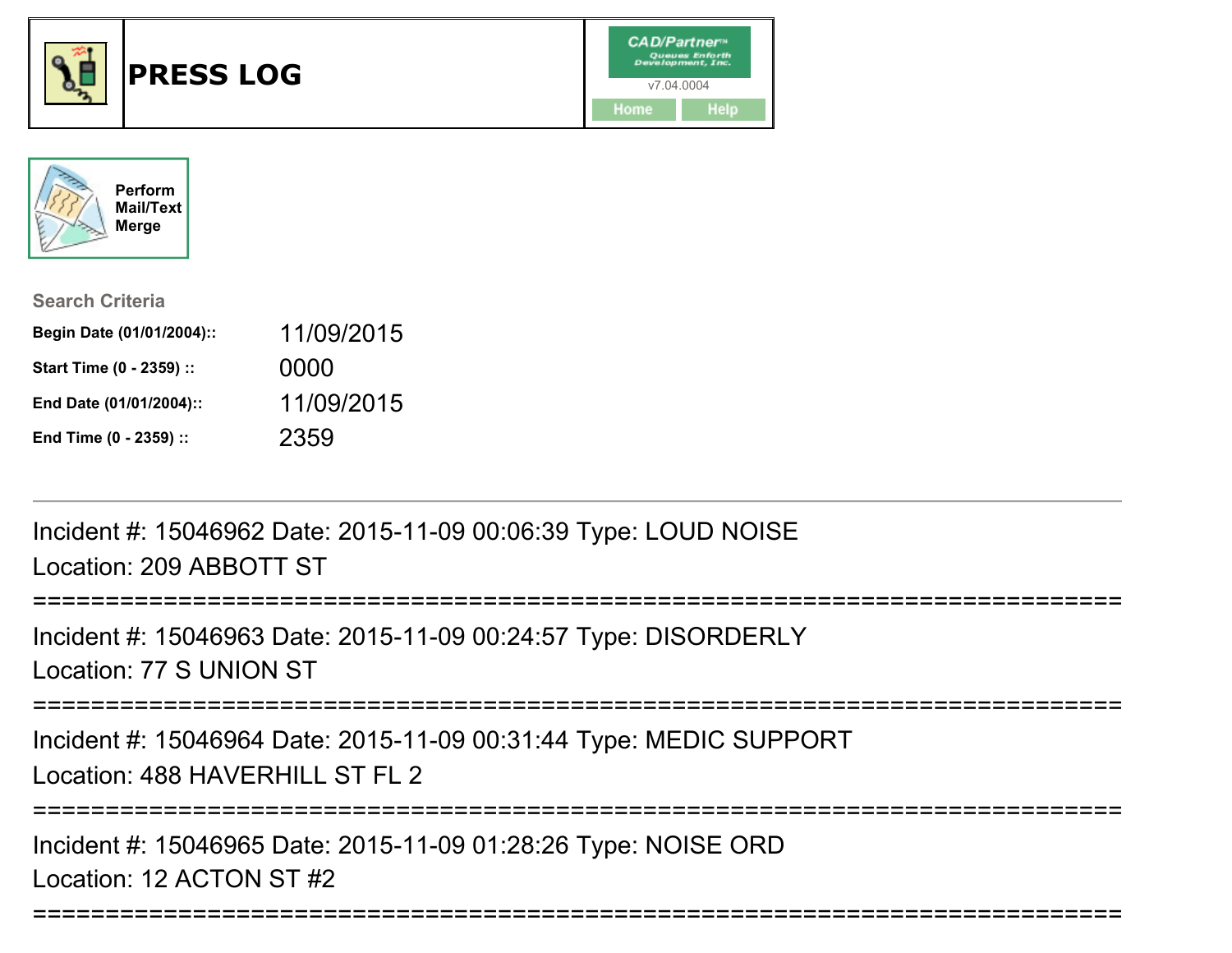Incident #: 15046966 Date: 2015-11-09 01:48:28 Type: WOMAN DOWNLocation: 253 LOWELL ST

===========================================================================

Incident #: 15046967 Date: 2015-11-09 02:09:27 Type: ALARM/BURGLocation: PARTHUM SCHOOL / 255 E HAVERHILL ST

===========================================================================

Incident #: 15046968 Date: 2015-11-09 02:14:00 Type: M/V STOPLocation: FULTON ST & HAVERHILL ST

===========================================================================

Incident #: 15046970 Date: 2015-11-09 02:19:52 Type: ASSSIT OTHER PD

Location: 4 DUCKETT AV

=============================

Incident #: 15046969 Date: 2015-11-09 02:23:50 Type: M/V STOPLocation: VALLEY

===========================================================================

Incident #: 15046971 Date: 2015-11-09 02:56:18 Type: M/V STOPLocation: MCKINNLY & S BROADWAY

===========================================================================

Incident #: 15046972 Date: 2015-11-09 03:08:27 Type: MEDIC SUPPORTLocation: 57 SARGENT ST #2

===========================================================================

Incident #: 15046973 Date: 2015-11-09 03:10:51 Type: DISTURBANCELocation: 18 DAISY ST #207

===========================================================================

Incident #: 15046974 Date: 2015-11-09 03:27:29 Type: M/V STOPLocation: FRANKLIN ST & LOWELL ST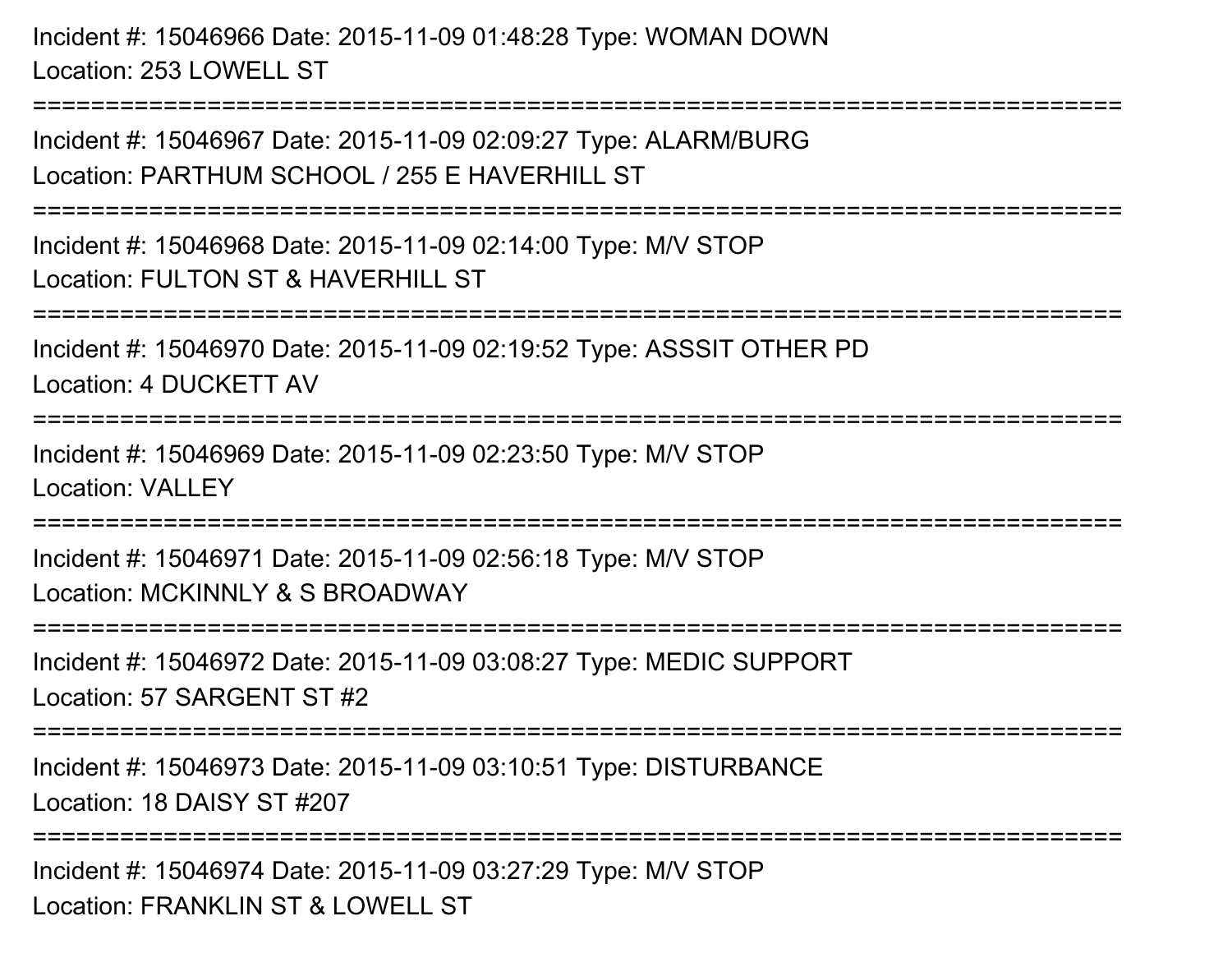Incident #: 15046975 Date: 2015-11-09 03:38:34 Type: NOISE ORDLocation: 208 FERRY ST #3

===========================================================================Incident #: 15046976 Date: 2015-11-09 03:42:26 Type: M/V STOPLocation: CANAL ST & MARSTON ST===========================================================================Incident #: 15046977 Date: 2015-11-09 04:31:05 Type: B&E/MV/PASTLocation: 46 MANN ST===========================================================================Incident #: 15046978 Date: 2015-11-09 04:55:40 Type: SUS PERS/MVLocation: 12 CAMBRIDGE ST===========================================================================Incident #: 15046979 Date: 2015-11-09 05:39:37 Type: DOMESTIC/PROGLocation: 26 MARGIN ST===========================================================================Incident #: 15046980 Date: 2015-11-09 05:50:39 Type: MEDIC SUPPORTLocation: 312 WATER ST #23===========================================================================Incident #: 15046981 Date: 2015-11-09 05:53:42 Type: SUS PERS/MVLocation: 75 CAMBRIDGE ST===========================================================================Incident #: 15046982 Date: 2015-11-09 06:27:55 Type: UNWANTEDGUESTLocation: 317 S BROADWAY #1===========================================================================

Incident #: 15046983 Date: 2015-11-09 07:03:47 Type: PARK & WALK

 $\mathcal{L}$  and  $\mathcal{L}$  be a set  $\mathcal{L}$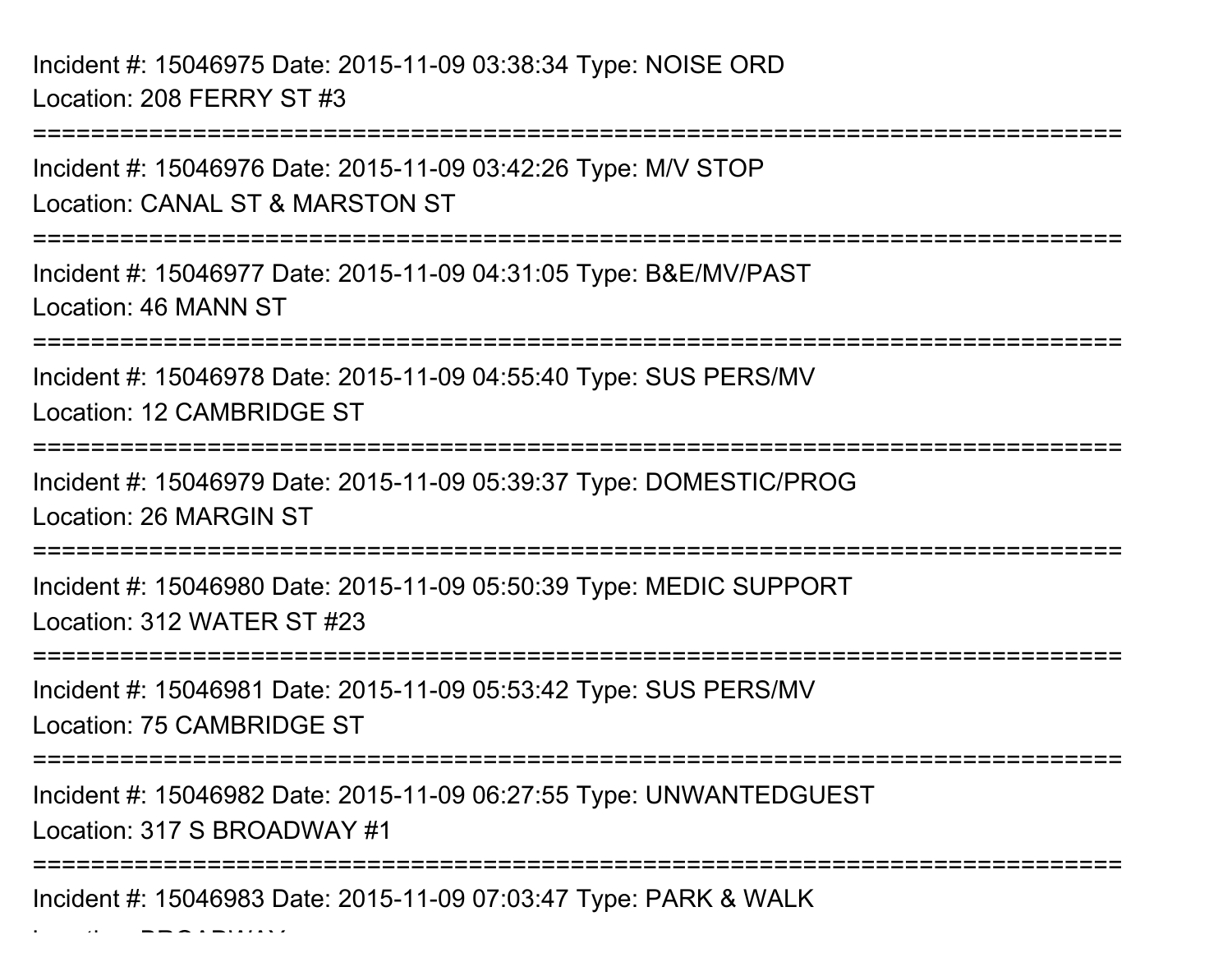===========================================================================Incident #: 15046984 Date: 2015-11-09 07:04:26 Type: TRAININGLocation: FRANKLIN**================** Incident #: 15046985 Date: 2015-11-09 07:13:00 Type: PRISONER CHKLocation: LOWELL===========================================================================Incident #: 15046986 Date: 2015-11-09 07:20:45 Type: GENERAL SERVLocation: 1 GENERAL ST============================ Incident #: 15046987 Date: 2015-11-09 07:25:16 Type: RECOV/STOL/MVLocation: 24 TOWER HILL ST ===========================================================================Incident #: 15046988 Date: 2015-11-09 07:29:22 Type: CLOSE STREETLocation: HAVERHILL ST & UNION ST ===========================================================================Incident #: 15046989 Date: 2015-11-09 07:32:24 Type: CLOSE STREETLocation: ERVING AV & WII MOT ST ===========================================================================Incident #: 15046990 Date: 2015-11-09 07:34:35 Type: CLOSE STREETLocation: AUBURN ST & HAMPSHIRE ST===========================================================================Incident #: 15046991 Date: 2015-11-09 07:44:41 Type: TOW OF M/VLocation: 43 EXETER ST===========================================================================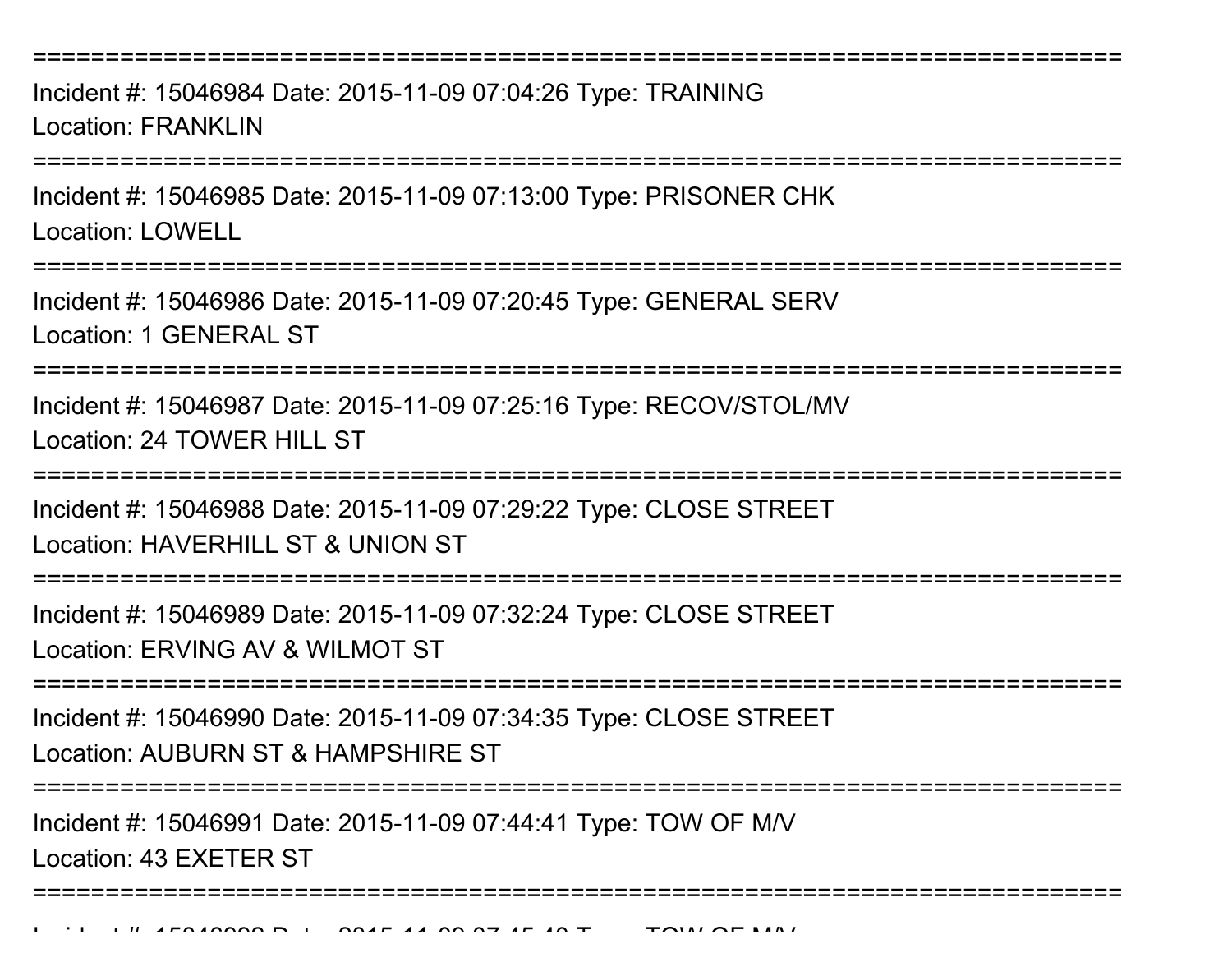Location: 138 EXETER ST

===========================================================================

Incident #: 15046993 Date: 2015-11-09 07:47:14 Type: CLOSE STREETLocation: HAMPSHIRF ST & MYRTLE ST

===========================================================================

Incident #: 15046994 Date: 2015-11-09 08:10:19 Type: MAL DAMAGELocation: BUCKLEY GARAGE / 99 AMESBURY ST

===========================================================================

Incident #: 15046995 Date: 2015-11-09 08:16:25 Type: COURT TIMELocation: SALEM ST

===========================================================================

Incident #: 15046996 Date: 2015-11-09 08:34:22 Type: ABAND MVLocation: 22 BOYD ST

===========================================================================

Incident #: 15046997 Date: 2015-11-09 08:40:42 Type: TOW OF M/VLocation: CONGRESS ST & NELSON ST

===========================================================================

Incident #: 15046998 Date: 2015-11-09 08:44:34 Type: MEDIC SUPPORTLocation: LAWRENCE GENERAL HOSPITAL / 1 GENERAL ST

===========================================================================

Incident #: 15046999 Date: 2015-11-09 08:48:21 Type: ALARM/BURGLocation: NEVILLE MEDICAL ASSOCIATES / 100 FRANKLIN ST

=======================

===========================================================================

Incident #: 15047000 Date: 2015-11-09 08:56:11 Type: TOW OF M/VLocation: 38 SHATTUCK ST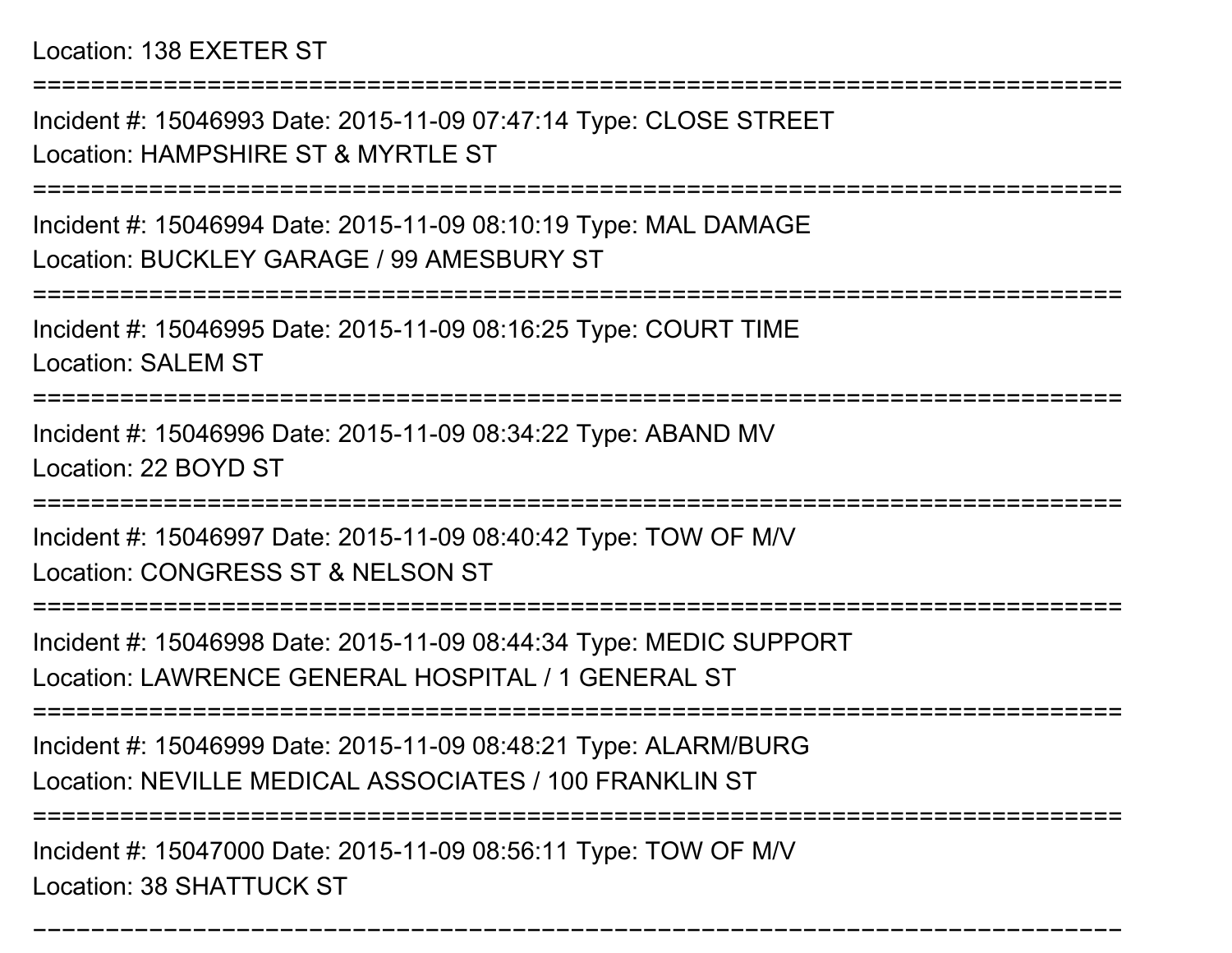Incident #: 15047001 Date: 2015-11-09 09:02:11 Type: TOW OF M/VLocation: AMES ST & WATER ST

Incident #: 15047002 Date: 2015-11-09 09:34:08 Type: ANIMAL COMPLLocation: 318 AMES ST

===========================================================================

===========================================================================

Incident #: 15047003 Date: 2015-11-09 09:40:51 Type: COURT TIMELocation: 2 APPL FTON ST

===========================================================================

Incident #: 15047004 Date: 2015-11-09 09:41:38 Type: TOW OF M/VLocation: BAILEY ST & SHAWSHEEN RD

===========================================================================

Incident #: 15047005 Date: 2015-11-09 09:42:50 Type: MAL DAMAGELocation: 67 OSGOOD ST #2

===========================================================================

Incident #: 15047006 Date: 2015-11-09 09:47:11 Type: M/V STOPLocation: AVON ST & F HAVERHILL ST

===========================================================================

Incident #: 15047007 Date: 2015-11-09 09:48:56 Type: TOW OF M/V

Location: 374 ELM ST

===========================================================================

Incident #: 15047008 Date: 2015-11-09 09:58:38 Type: PARK & WALKLocation: BRADFORD ST & BROADWAY

===========================================================================

Incident #: 15047009 Date: 2015-11-09 10:09:48 Type: 209A/VIOLATIONLocation: 2 APPL FTON ST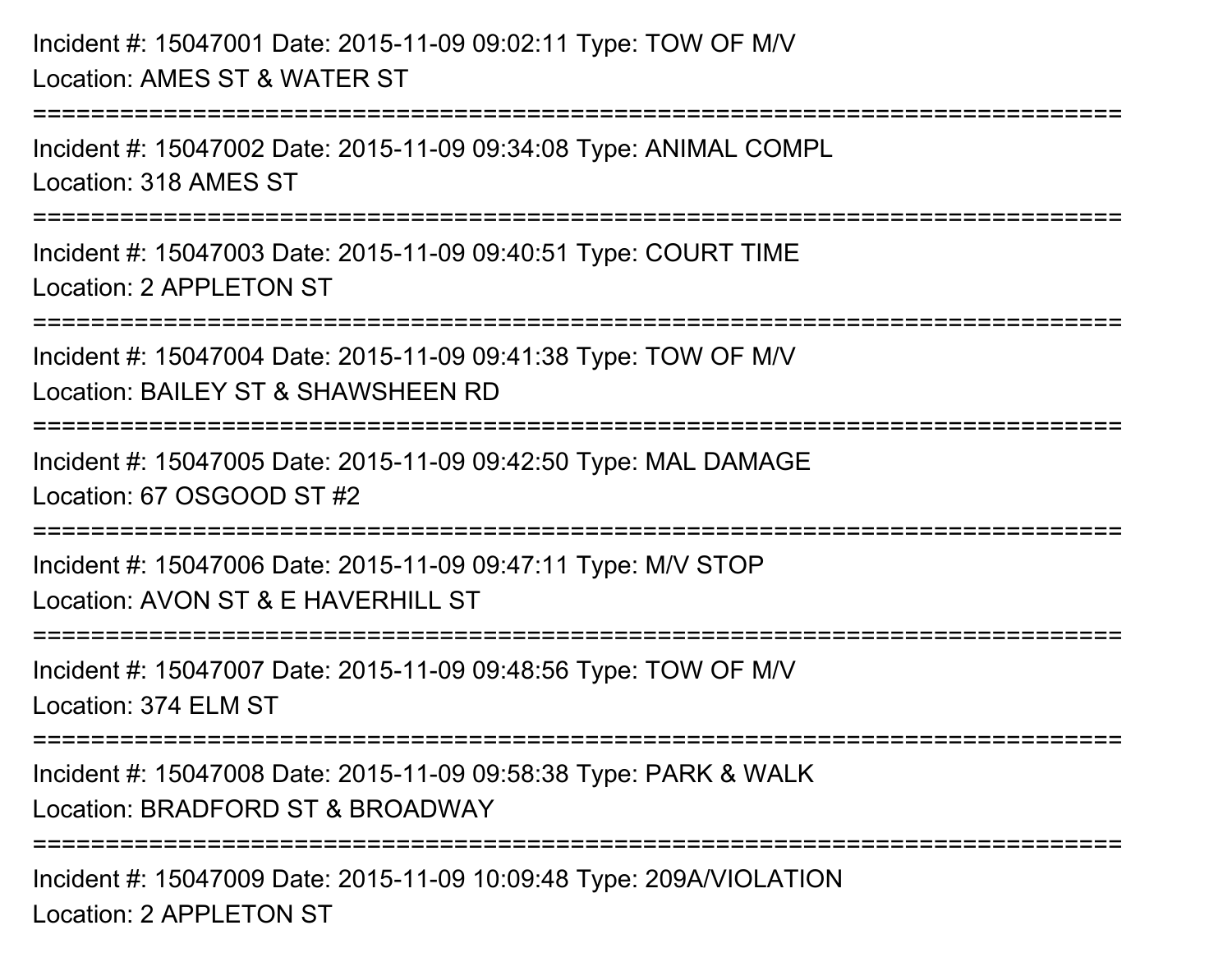Incident #: 15047010 Date: 2015-11-09 10:18:43 Type: WARRANT SERVELocation: S BROADWAY & FARLEY

===========================================================================

===========================================================================

Incident #: 15047011 Date: 2015-11-09 10:21:33 Type: M/V STOP

Location: CHESTNUT ST & SHORT ST

===========================================================================

Incident #: 15047012 Date: 2015-11-09 10:40:54 Type: M/V STOP

Location: LORING ST & SALEM ST

===========================================================================

Incident #: 15047013 Date: 2015-11-09 10:49:29 Type: M/V STOPLocation: LORING ST & SALEM ST

================

Incident #: 15047014 Date: 2015-11-09 11:05:46 Type: M/V STOP

Location: 408 ESSEX ST

===========================================================================

Incident #: 15047016 Date: 2015-11-09 11:06:34 Type: MEDIC SUPPORTLocation: 175 ABBOTT ST

===========================================================================

Incident #: 15047015 Date: 2015-11-09 11:07:16 Type: M/V STOPLocation: LORING ST & SALEM ST

**==================** 

Incident #: 15047017 Date: 2015-11-09 11:30:05 Type: INVESTIGATIONLocation: 34 BERNARD AV

===========================================================================

Incident #: 15047018 Date: 2015-11-09 11:30:54 Type: SUS PERS/MV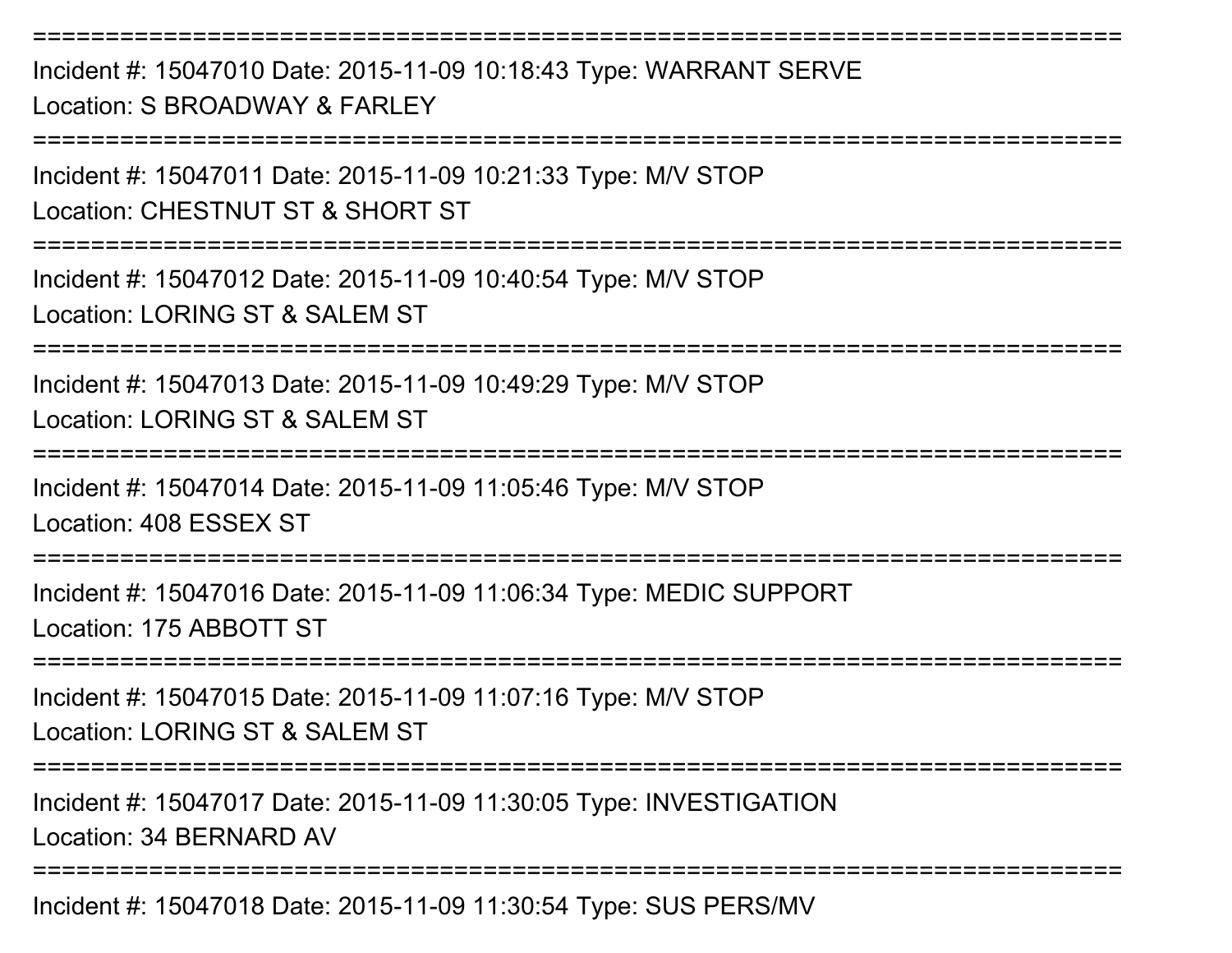===========================================================================

Incident #: 15047019 Date: 2015-11-09 11:31:54 Type: TOW OF M/VLocation: LORING ST & SALEM ST

===========================================================================

Incident #: 15047020 Date: 2015-11-09 11:33:48 Type: PARK & WALKLocation: BRADFORD ST & BROADWAY

===========================================================================

Incident #: 15047021 Date: 2015-11-09 11:49:04 Type: M/V STOP

Location: LORING ST & SALEM ST

===========================================================================

Incident #: 15047022 Date: 2015-11-09 11:57:04 Type: RECOV/STOL/MVLocation: DEWEY ST & HOBSON ST

===========================================================================

Incident #: 15047023 Date: 2015-11-09 12:05:01 Type: DRUG VIOLocation: 25 MARSTON ST

===========================================================================

Incident #: 15047024 Date: 2015-11-09 12:17:20 Type: B&E/MV/PASTLocation: 49 CRESCENT ST

===========================================================================

Incident #: 15047025 Date: 2015-11-09 12:23:27 Type: MISSING PERS

Location: FINNA HOUSE / 65 UNION ST

Incident #: 15047027 Date: 2015

===========================================================================

Incident #: 15047026 Date: 2015-11-09 12:39:08 Type: HIT & RUN M/VLocation: HAMPSHIRE ST & MYRTLE ST

===========================================================================

- *11 12:42:45 Type: DOMESTIC/PROG*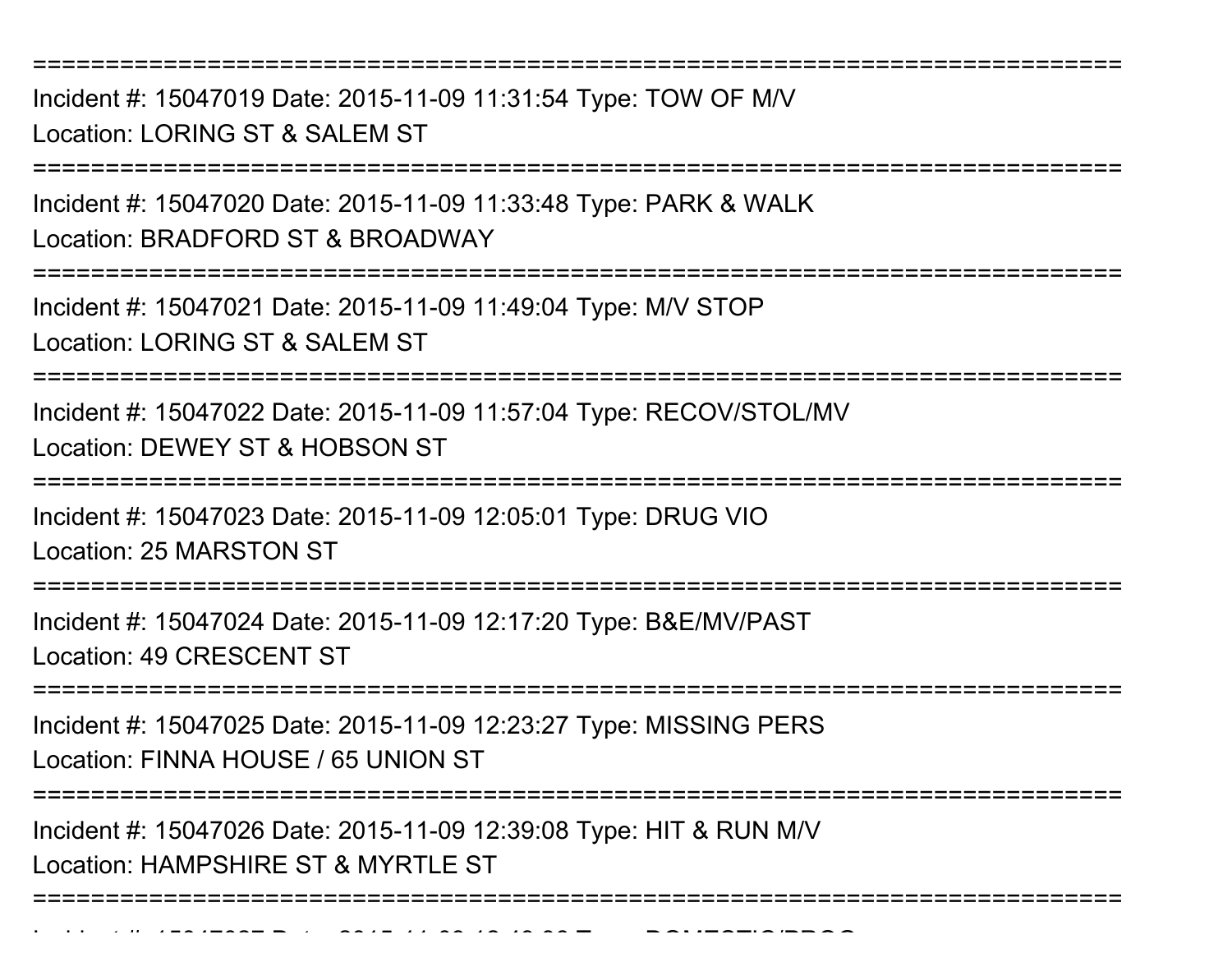## Location: 37 BROOKFIELD ST FL 1ST

Incident #: 15047028 Date: 2015-11-09 12:55:18 Type: THREATSLocation: SECOND HAND STORE / 664 ESSEX ST

===========================================================================

===========================================================================

Incident #: 15047029 Date: 2015-11-09 13:22:57 Type: TOW OF M/VLocation: N PARISH RD & OSGOOD ST

===========================================================================

Incident #: 15047030 Date: 2015-11-09 13:31:11 Type: DRUG VIOLocation: ALMA ST & BROMFIELD ST

===========================================================================

Incident #: 15047031 Date: 2015-11-09 13:32:57 Type: M/V STOPLocation: EVERETT ST & PACKARD ST

===========================================================================

Incident #: 15047032 Date: 2015-11-09 13:38:02 Type: MAL DAMAGELocation: 42 UNION ST

===========================================================================

Incident #: 15047033 Date: 2015-11-09 13:53:03 Type: HIT & RUN M/VLocation: LAWRENCE ST & PARK ST

===========================================================================

Incident #: 15047036 Date: 2015-11-09 14:01:01 Type: 209A/VIOLATIONLocation: 113 RIVER POINTE WY #6111

===========================================================================

Incident #: 15047034 Date: 2015-11-09 14:01:18 Type: M/V STOPLocation: 289 ESSEX ST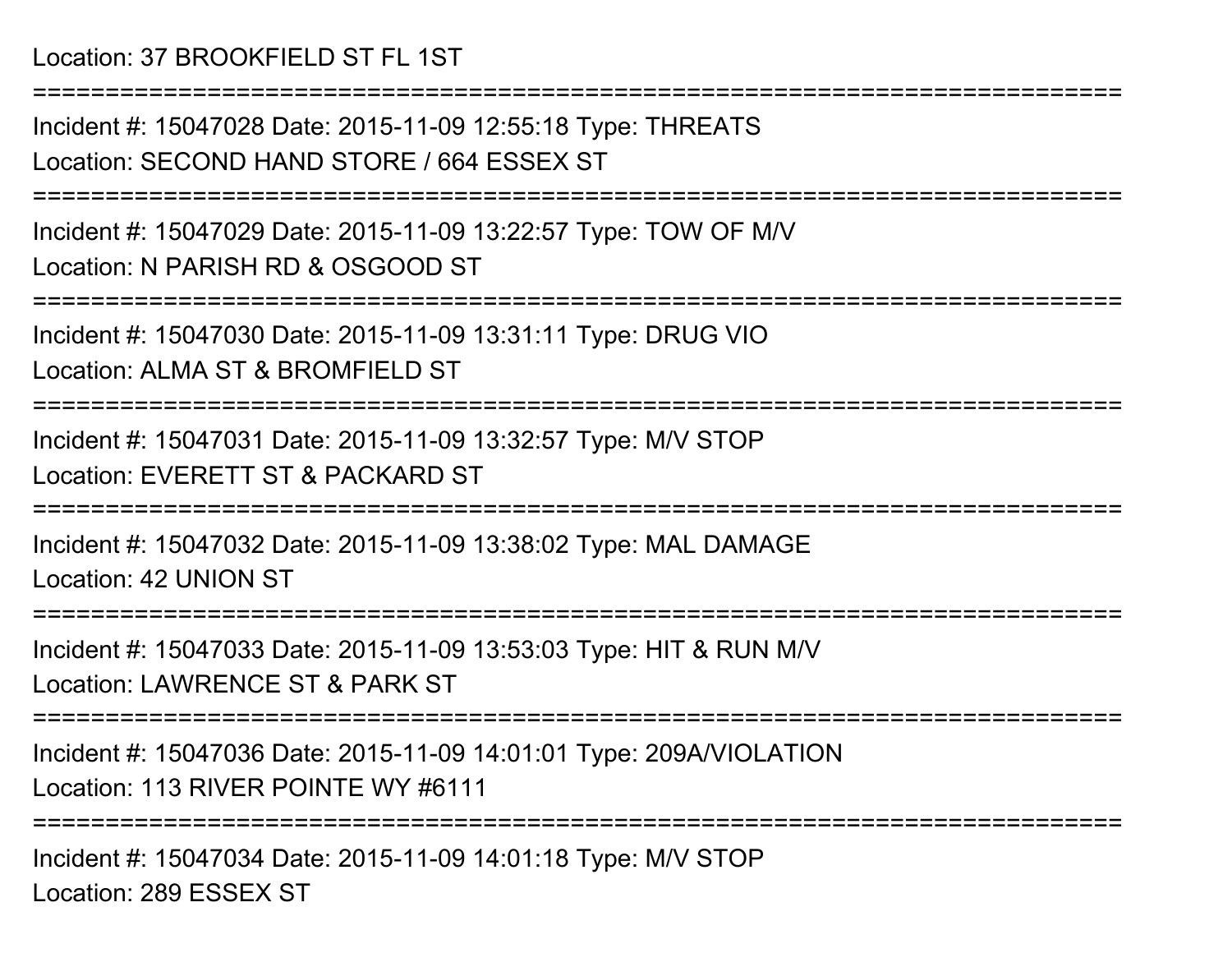## Incident #: 15047035 Date: 2015-11-09 14:02:41 Type: M/V STOPLocation: GARDEN ST & JACKSON ST

```
===========================================================================Incident #: 15047037 Date: 2015-11-09 14:03:21 Type: ANIMAL COMPLLocation: 67 INMAN ST===========================================================================Incident #: 15047038 Date: 2015-11-09 14:20:24 Type: STOLEN PROPLocation: 388 HAMPSHIRE ST===========================================================================Incident #: 15047039 Date: 2015-11-09 14:25:19 Type: STOLEN PROPLocation: 388 HAMPSHIRE ST===========================================================================Incident #: 15047040 Date: 2015-11-09 14:35:58 Type: LARCENY/PASTLocation: WALGREENS / 220 S BROADWAY===========================================================================Incident #: 15047041 Date: 2015-11-09 14:38:06 Type: ALARM/BURGLocation: IGLESIA METODISTA / 774 ESSEX ST===========================================================================Incident #: 15047042 Date: 2015-11-09 14:47:20 Type: MAL DAMAGELocation: CURRANT HILL RD

===========================================================================Incident #: 15047043 Date: 2015-11-09 14:53:24 Type: SHOPLIFTINGLocation: CVS PHARMACY / 266 BROADWAY===========================================================================Incident #: 15047045 Date: 2015-11-09 15:26:46 Type: ASSSIT OTHER PDLocation: VALLEY'S TOWING / 150 MERRIMACK ST
```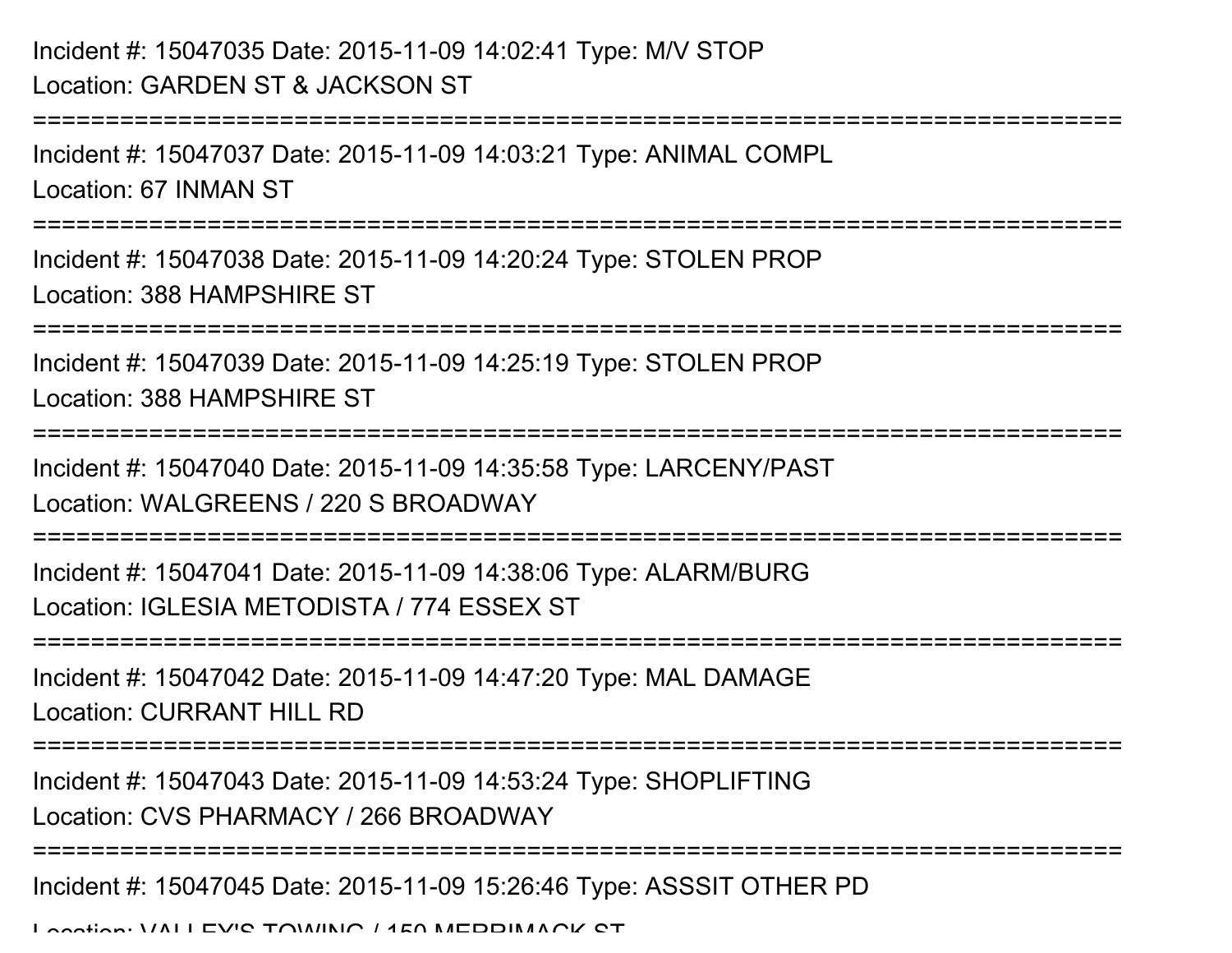===========================================================================Incident #: 15047046 Date: 2015-11-09 15:29:41 Type: TRESPASSINGLocation: N PARISH & W LAUREL===========================================================================Incident #: 15047047 Date: 2015-11-09 15:36:45 Type: KEEP PEACELocation: 20 WILMOT ST FL 1===========================================================================Incident #: 15047048 Date: 2015-11-09 15:47:36 Type: M/V STOPLocation: MERRIMACK ST & S UNION ST===========================================================================Incident #: 15047049 Date: 2015-11-09 16:03:15 Type: ALARM/BURGLocation: 15 UNION ST================== Incident #: 15047050 Date: 2015-11-09 16:20:18 Type: INVESTIGATIONLocation: 92 BROADWAY==================== Incident #: 15047051 Date: 2015-11-09 16:23:35 Type: NOTIFICATIONLocation: 25 VINE ST #2============== Incident #: 15047052 Date: 2015-11-09 16:24:16 Type: HIT & RUN M/VLocation: 23 SAUNDERS ST============================= Incident #: 15047053 Date: 2015-11-09 16:27:16 Type: UNWANTEDGUESTLocation: CENTRAL CATHOLIC HIGH SCHOOL / 300 HAMPSHIRE ST===========================================================================

Incident #: 15047054 Date: 2015-11-09 16:32:36 Type: TOW OF M/V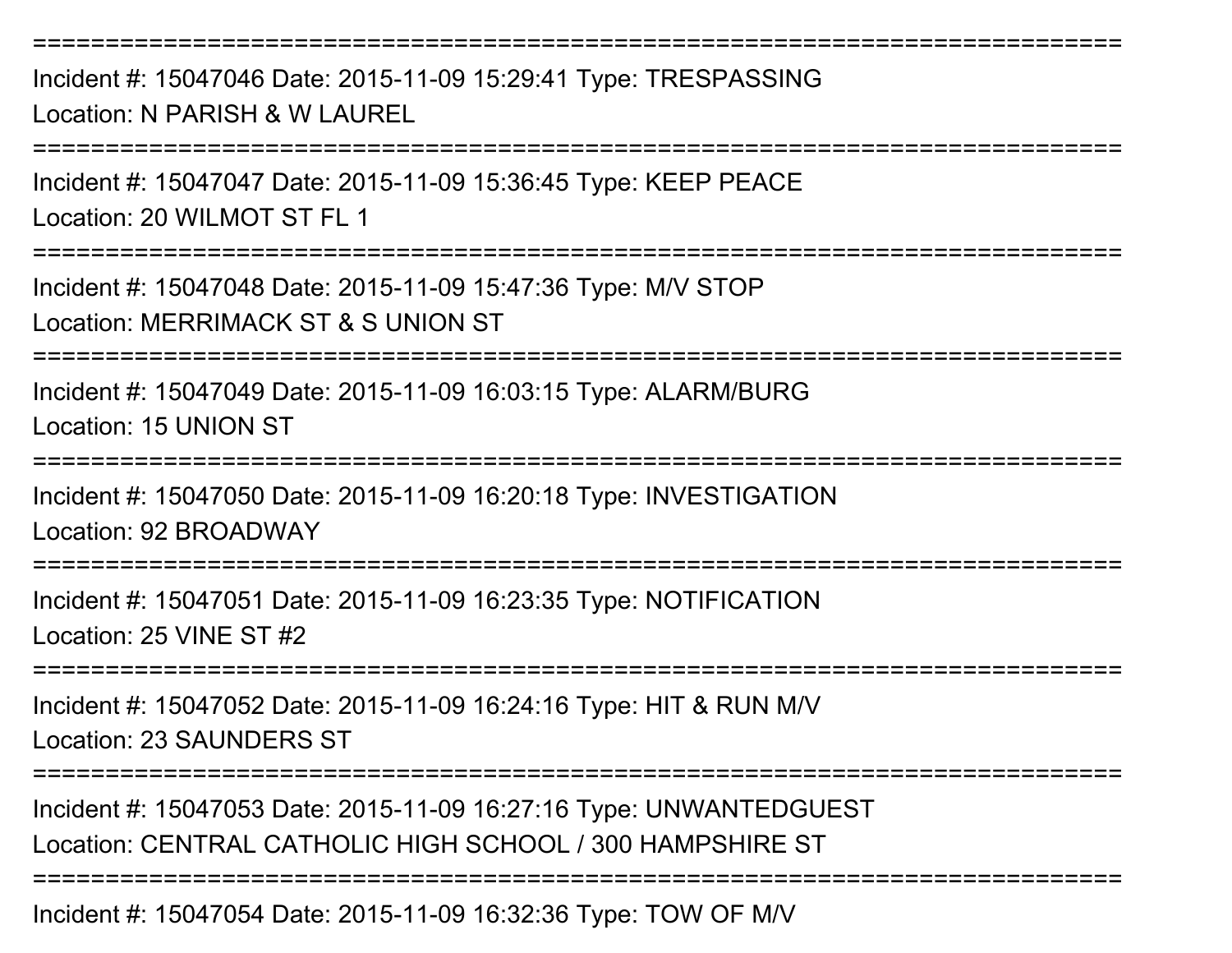Location: 48 BROOK ST

Incident #: 15047056 Date: 2015-11-09 16:33:01 Type: MAL DAMAGELocation: SUPER VALUE AUTO / 431 S UNION ST

===========================================================================

===========================================================================

Incident #: 15047055 Date: 2015-11-09 16:34:17 Type: MAN DOWNLocation: 456 BROADWAY

===========================================================================

Incident #: 15047058 Date: 2015-11-09 16:45:47 Type: M/V STOP

Location: AMESBURY ST & HAVERHILL ST

===========================================================================

Incident #: 15047057 Date: 2015-11-09 16:45:53 Type: E911 HANGUPLocation: 215 CANAL ST #E

===========================================================================

Incident #: 15047059 Date: 2015-11-09 17:04:24 Type: 911 HANG UPLocation: HOSKINS RESIDENCE / 125 WALNUT ST FL 1

===========================================================================

Incident #: 15047060 Date: 2015-11-09 17:08:53 Type: UNWANTEDGUESTLocation: 143 S UNION ST

===========================================================================

Incident #: 15047061 Date: 2015-11-09 17:16:36 Type: SUS PERS/MVLocation: 11 CAMBRIDGE ST

===========================================================================

===========================================================================

Incident #: 15047062 Date: 2015-11-09 17:19:27 Type: SUS PERS/MVLocation: CAMBRIDGE ST & OSGOOD ST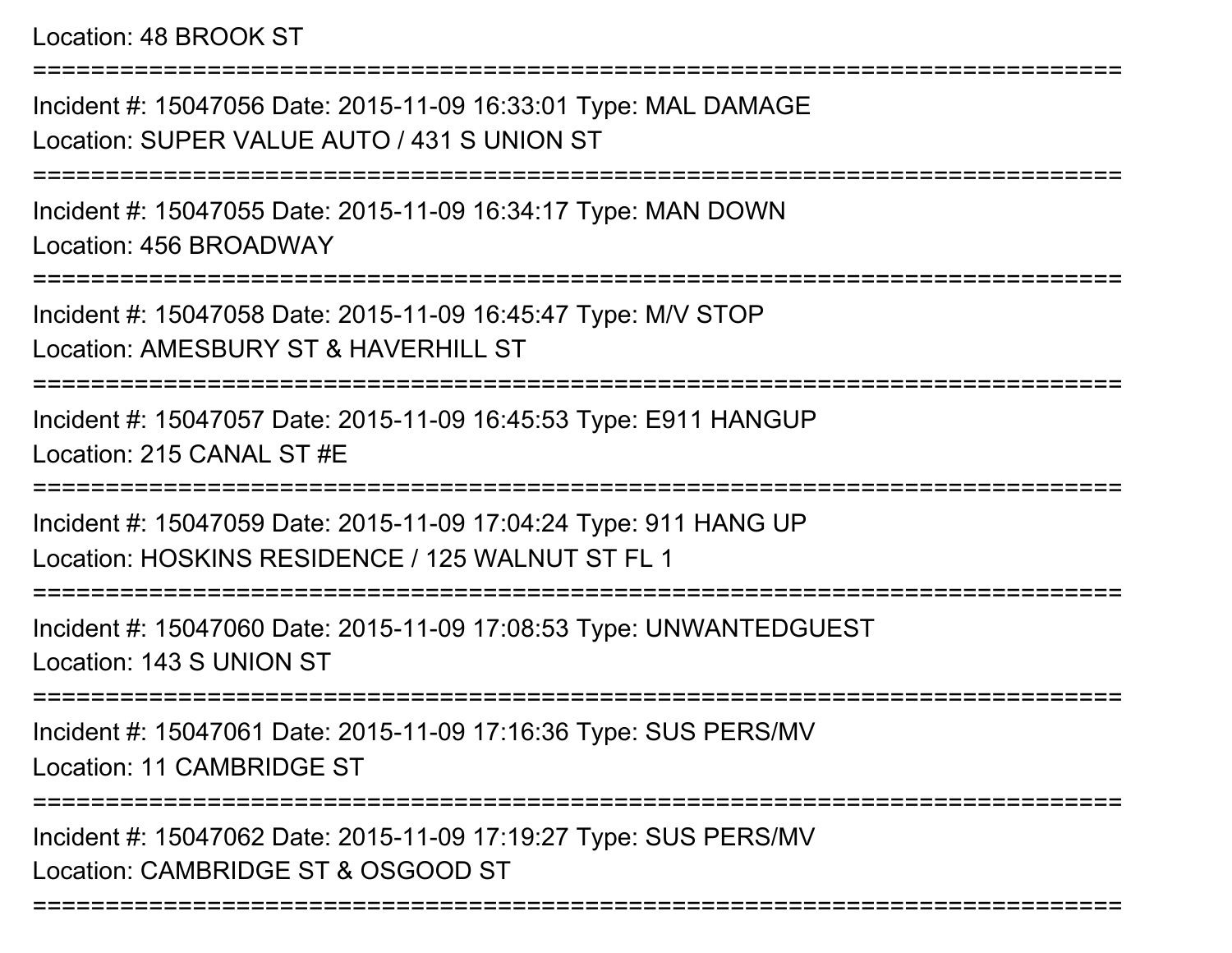Incident #: 15047064 Date: 2015-11-09 17:22:59 Type: ASSSIT OTHER PDLocation: 25 VINE ST FL 2ND

===========================================================================

===========================================================================

Incident #: 15047065 Date: 2015-11-09 17:29:10 Type: M/V STOPLocation: ABBOTT ST & S UNION ST

===========================================================================

Incident #: 15047066 Date: 2015-11-09 17:34:52 Type: SEX OFF. PAST

Location: HOLY FAMILY / null

===========================================================================

Incident #: 15047068 Date: 2015-11-09 17:36:21 Type: KEEP PEACELocation: 25 HAMILTON ST FL 1

===========================================================================

Incident #: 15047067 Date: 2015-11-09 17:39:11 Type: M/V STOPLocation: LANCER WAY

===========================================================================

Incident #: 15047069 Date: 2015-11-09 17:41:18 Type: M/V STOPLocation: 70 CAMBRIDGE ST

===========================================================================

Incident #: 15047070 Date: 2015-11-09 17:55:51 Type: DISTURBANCELocation: 252 S BROADWAY FL 2

===========================================================================

Incident #: 15047072 Date: 2015-11-09 18:00:18 Type: DOMESTIC/PASTLocation: 453 ESSEX ST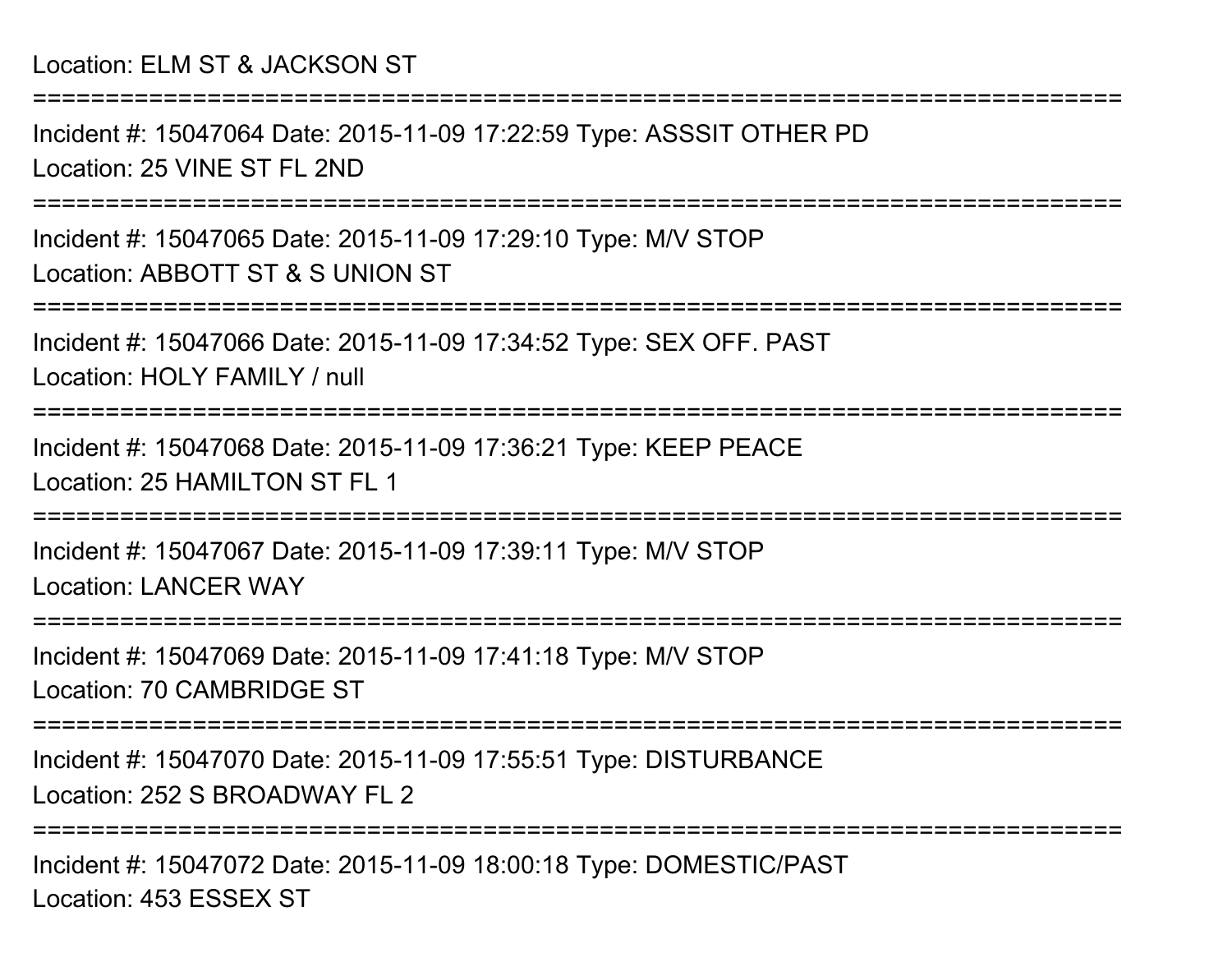Incident #: 15047071 Date: 2015-11-09 18:01:57 Type: M/V STOPLocation: ESSEX ST & UNION ST

===========================================================================Incident #: 15047073 Date: 2015-11-09 18:20:44 Type: DISTURBANCELocation: CAPITAL LAUNDRY / 351 BROADWAY ===========================================================================Incident #: 15047074 Date: 2015-11-09 18:23:39 Type: M/V STOPLocation: HIGH ST===========================================================================Incident #: 15047075 Date: 2015-11-09 18:25:26 Type: UNWANTEDGUESTLocation: DAYBREAK SHELTER / 19 WINTER ST===========================================================================

Incident #: 15047076 Date: 2015-11-09 18:26:34 Type: MEDIC SUPPORTLocation: 20 DAISY ST

=========================

Incident #: 15047077 Date: 2015-11-09 18:29:52 Type: A&B PASTLocation: 420 COMMON ST

===========================================================================

Incident #: 15047078 Date: 2015-11-09 18:33:53 Type: MEDIC SUPPORTLocation: 21 ALDER ST FL 1

===========================================================================

Incident #: 15047079 Date: 2015-11-09 18:44:10 Type: WARRANT SERVELocation: 59 TREMONT ST

===========================================================================

Incident #: 15047080 Date: 2015-11-09 18:44:47 Type: WARRANT SERVE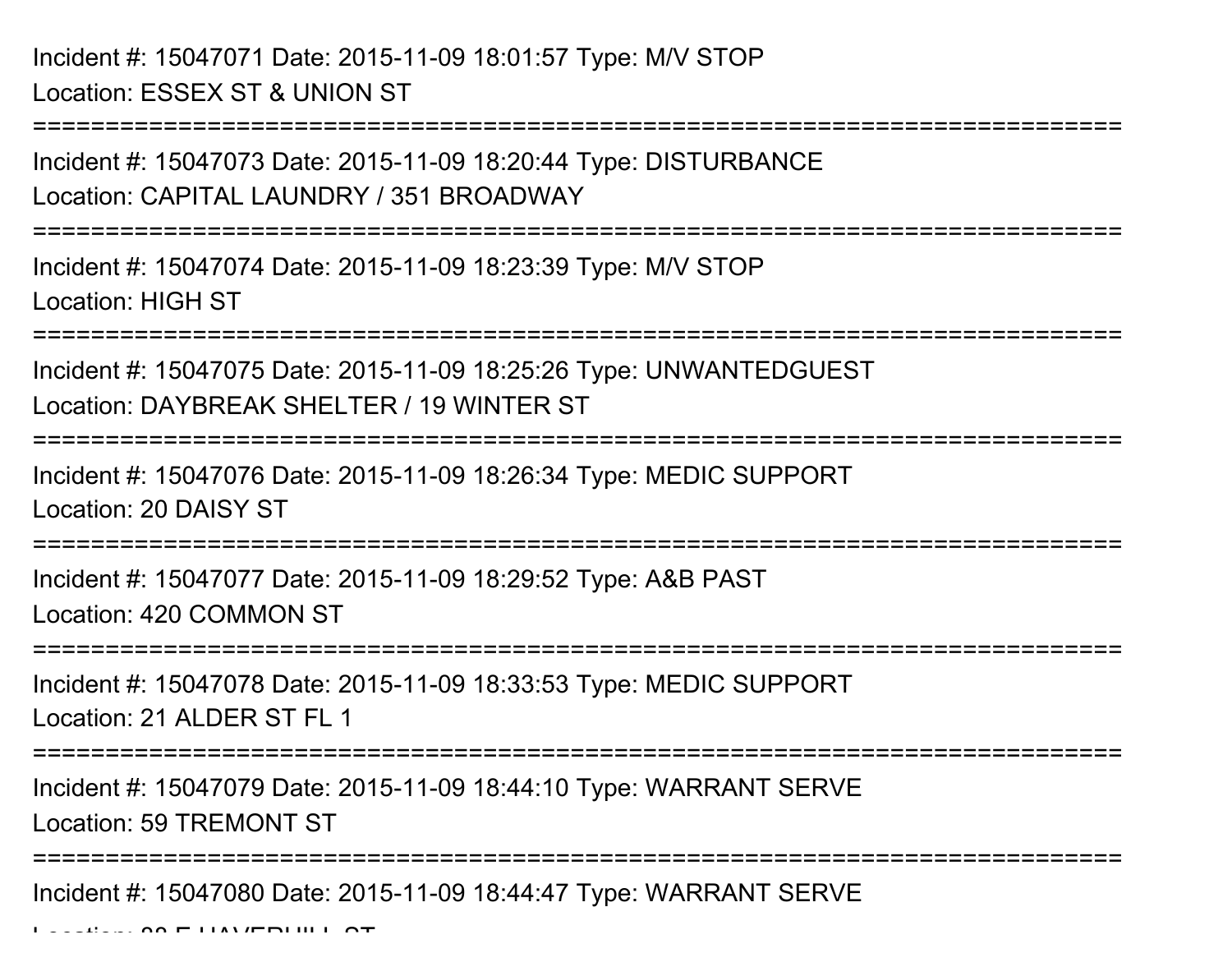===========================================================================Incident #: 15047081 Date: 2015-11-09 18:49:13 Type: ALARM/BURGLocation: EASTERN BANK / 486 ESSEX ST===========================================================================Incident #: 15047082 Date: 2015-11-09 18:56:24 Type: WARRANT SERVELocation: 16 BELMONT ST===========================================================================Incident #: 15047083 Date: 2015-11-09 19:03:10 Type: M/V STOPLocation: RTE 114===========================================================================Incident #: 15047084 Date: 2015-11-09 19:18:37 Type: CK WELL BEINGLocation: 15 ACTON ST FL 2ND**===============** Incident #: 15047085 Date: 2015-11-09 19:43:09 Type: THREATSLocation: 55 OSGOOD ST FL 1===========================================================================Incident #: 15047086 Date: 2015-11-09 20:03:41 Type: LARCENY/PASTLocation: 550 BROADWAY #118 FL 1===========================================================================Incident #: 15047087 Date: 2015-11-09 20:12:25 Type: UNWANTEDGUESTLocation: 141 AMESBURY ST #207 FL 2 ===========================================================================Incident #: 15047088 Date: 2015-11-09 20:51:05 Type: M/V STOPLocation: HAVERHILL ST & WEST ST===========================================================================

Incident #: 15047089 Date: 2015 <sup>11</sup> 09 20:54:48 Type: ALARM/BURG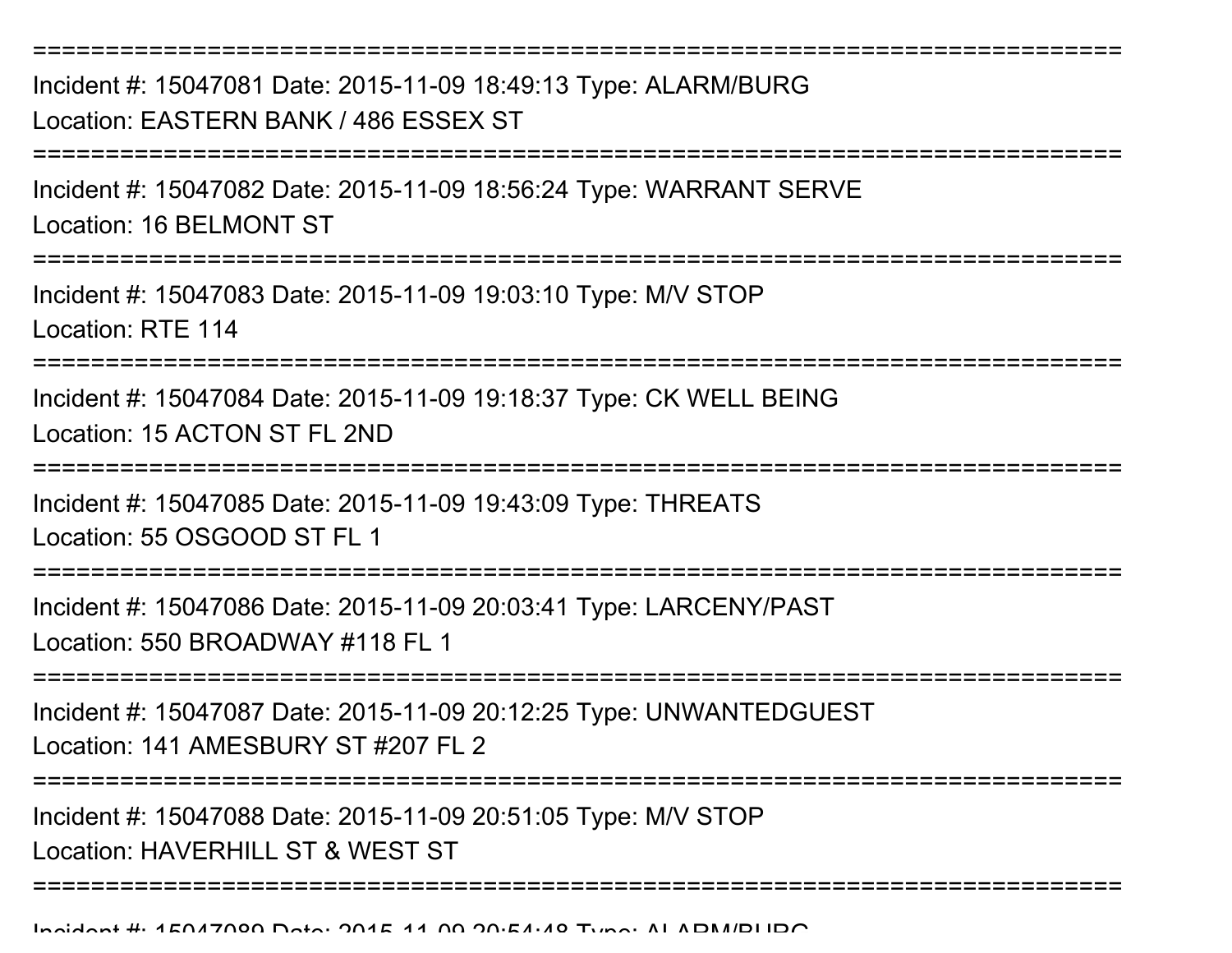## Location: HIDALGO AUTO ACCESSORIES / 408 BROADWAY

Incident #: 15047090 Date: 2015-11-09 21:00:19 Type: SHOTS FIREDLocation: 855 ESSEX ST

===========================================================================

===========================================================================

Incident #: 15047091 Date: 2015-11-09 21:01:43 Type: B&E/MV/PASTLocation: 99 AMESBURY ST

===========================================================================

Incident #: 15047092 Date: 2015-11-09 21:02:20 Type: MEDIC SUPPORTLocation: NECCO / 360 MERRIMACK ST FL 3

===========================================================================

Incident #: 15047093 Date: 2015-11-09 21:10:21 Type: MISSING PERSLocation: 309 F HAVERHILL ST FL 2

===========================================================================

Incident #: 15047094 Date: 2015-11-09 21:23:47 Type: DISTURBANCELocation: LEGACY PARK / 112 MARSTON ST

===========================================================================

Incident #: 15047095 Date: 2015-11-09 21:24:48 Type: LOST PROPERTYLocation: 1 BROADWAY

===========================================================================

Incident #: 15047097 Date: 2015-11-09 21:47:43 Type: MISSING PERSLocation: 117 ANDOVER ST FL 1

===========================================================================

Incident #: 15047096 Date: 2015-11-09 21:50:47 Type: SHOTS FIREDLocation: 112 WATER ST

===========================================================================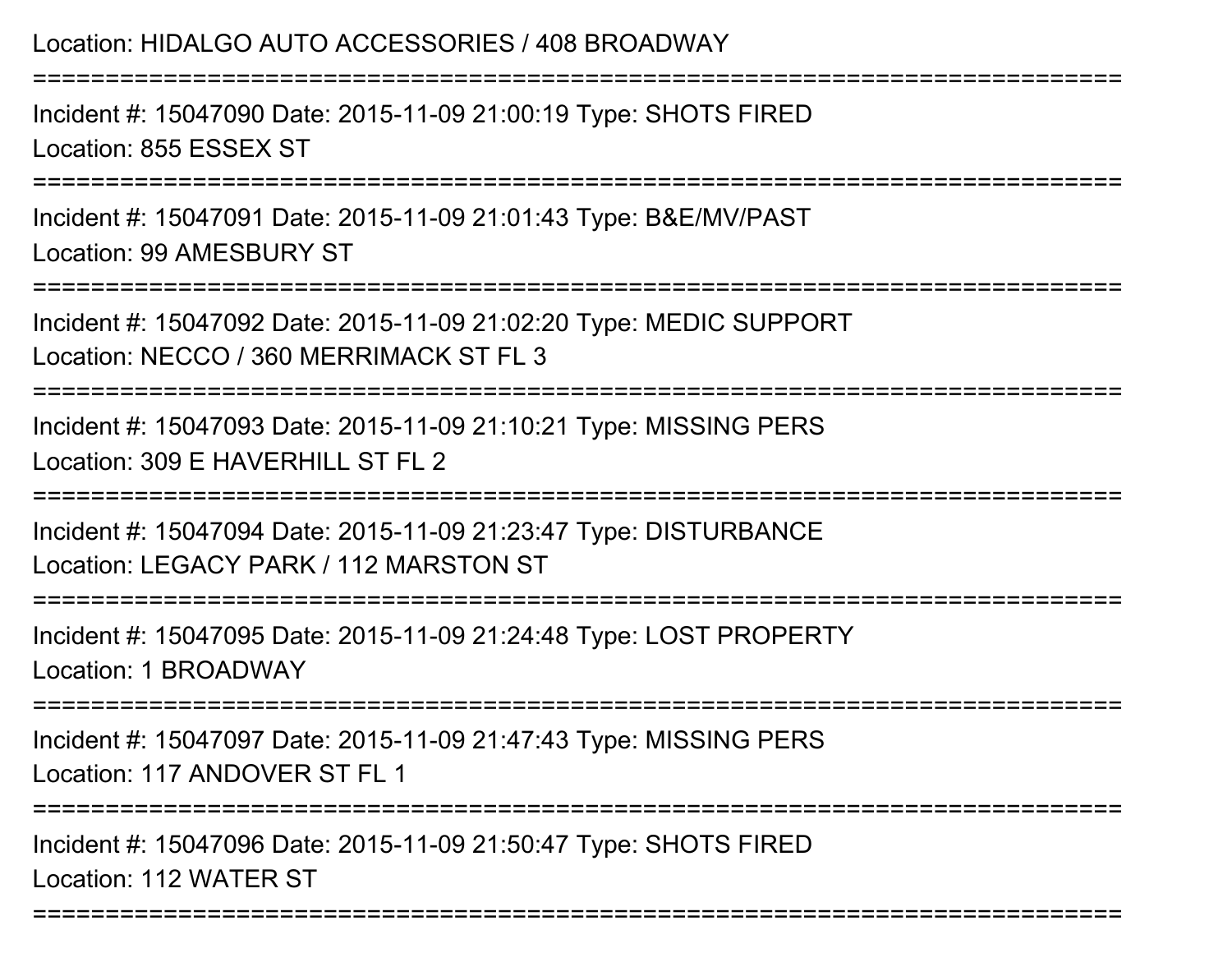Incident #: 15047098 Date: 2015-11-09 21:54:39 Type: MAL DAMAGELocation: 139 FRANKLIN ST FL 2

===========================================================================

Incident #: 15047099 Date: 2015-11-09 22:17:10 Type: LIC PLATE STOLocation: 27 CLARKE ST

===========================================================================

Incident #: 15047100 Date: 2015-11-09 22:30:12 Type: M/V STOPLocation: CENTRAL BRIDGE

===========================================================================

Incident #: 15047101 Date: 2015-11-09 22:33:40 Type: SUICIDE ATTEMPT

Location: BROADWAY & COMMON ST

===========================================================================

Incident #: 15047102 Date: 2015-11-09 22:42:54 Type: MAL DAMAGELocation: 237 JACKSON ST

===========================================================================

Incident #: 15047103 Date: 2015-11-09 22:43:41 Type: M/V STOPLocation: 117 OXFORD ST

===========================================================================

Incident #: 15047104 Date: 2015-11-09 22:57:00 Type: ALARM/BURGLocation: THE PARTHUM SCHOOL / 258 F HAVERHILL ST

===========================================================================

Incident #: 15047105 Date: 2015-11-09 23:05:48 Type: DOMESTIC/PASTLocation: 208 BAILEY ST

===========================================================================

Incident #: 15047106 Date: 2015-11-09 23:25:42 Type: STOL/MV/PASLocation: 106 WATER ST #2